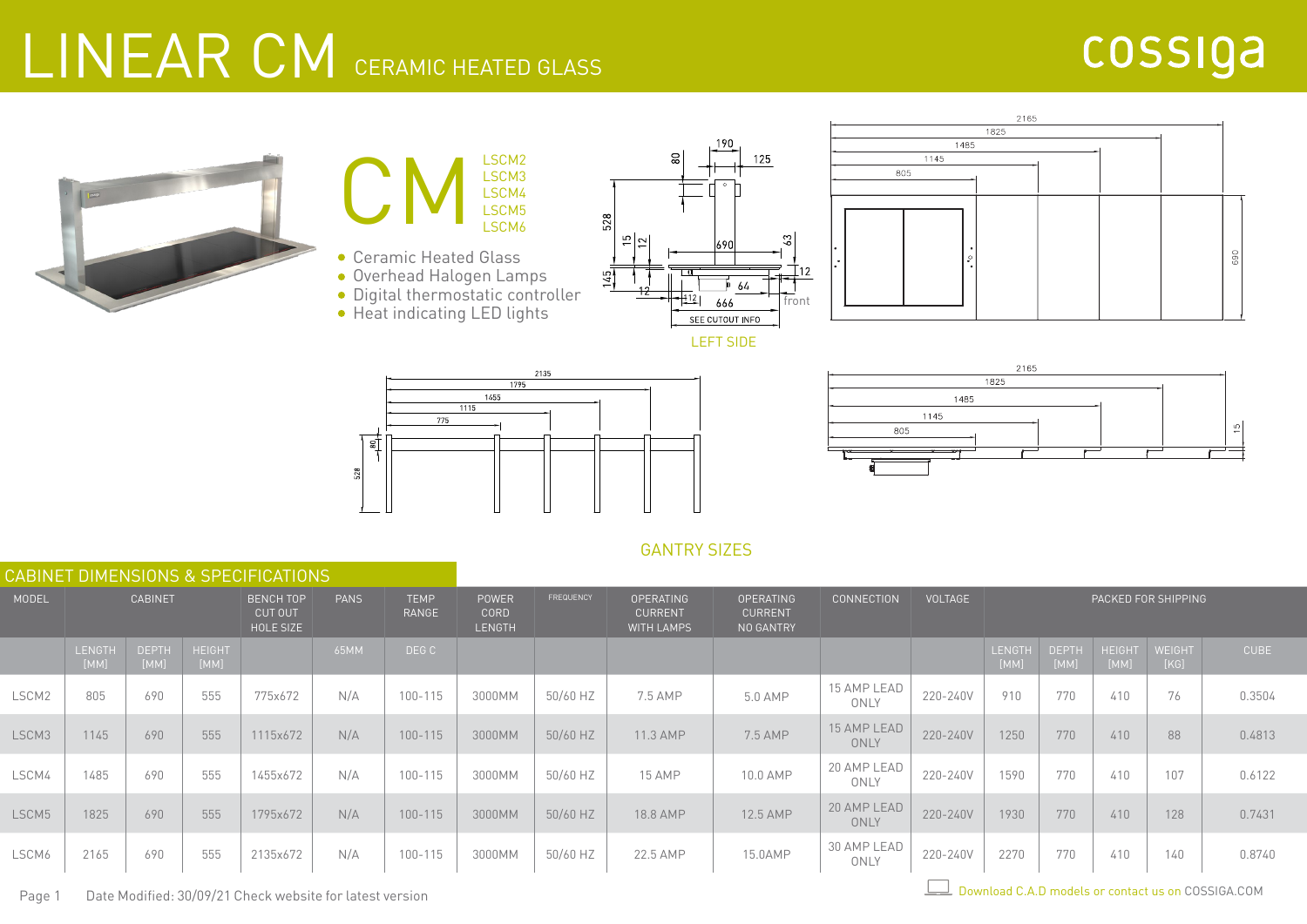# LINEAR CM CERAMIC HEATED GLASS





- Single ceramic heated glass  $\bullet$
- Digital thermostatic controller  $\bullet$
- Heat indicating LED lights on panel
- Flush mount drop in module

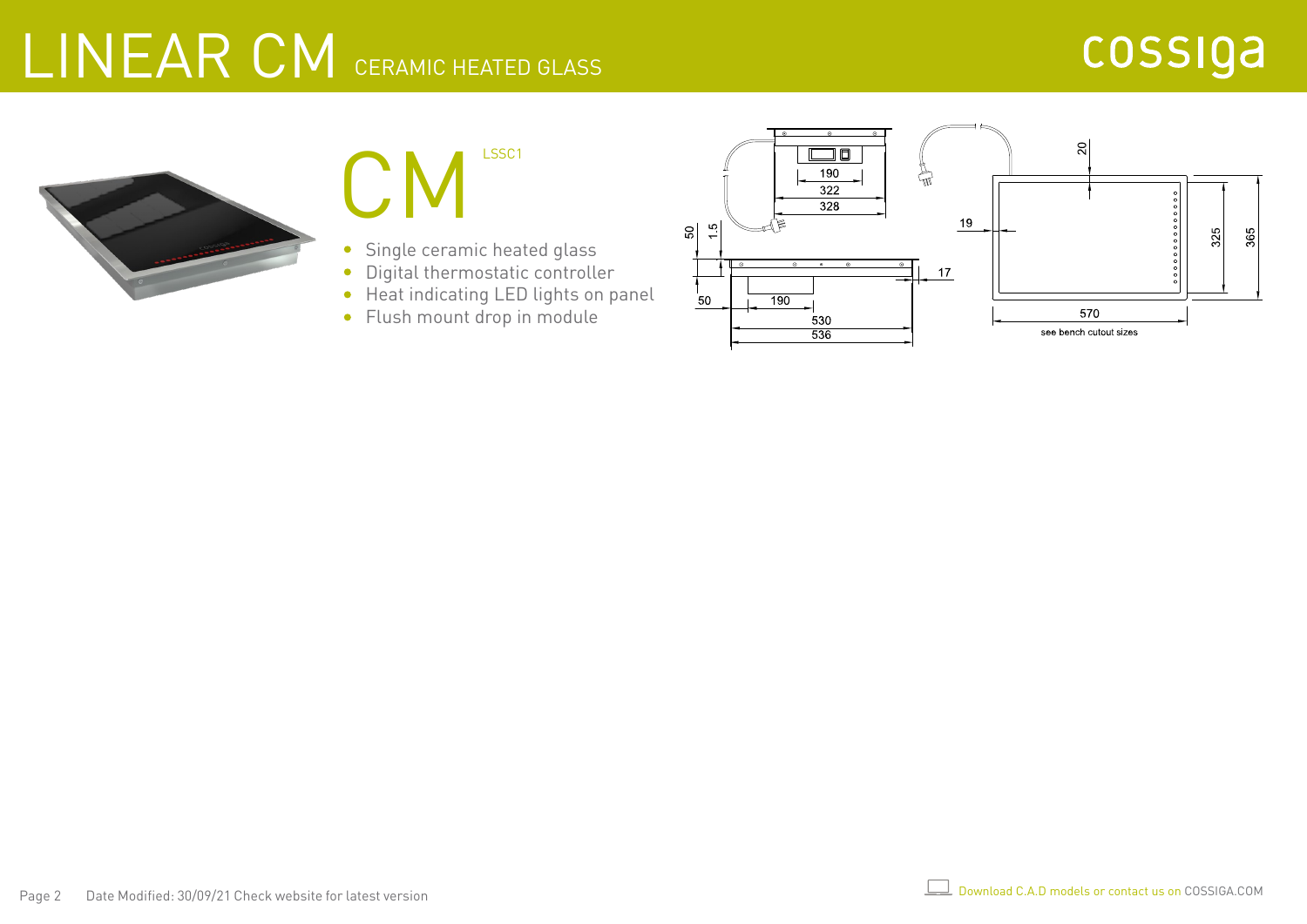### LINEAR CM GLASS OPTIONS



GLFT Flat Top



GLFS Full Square Glass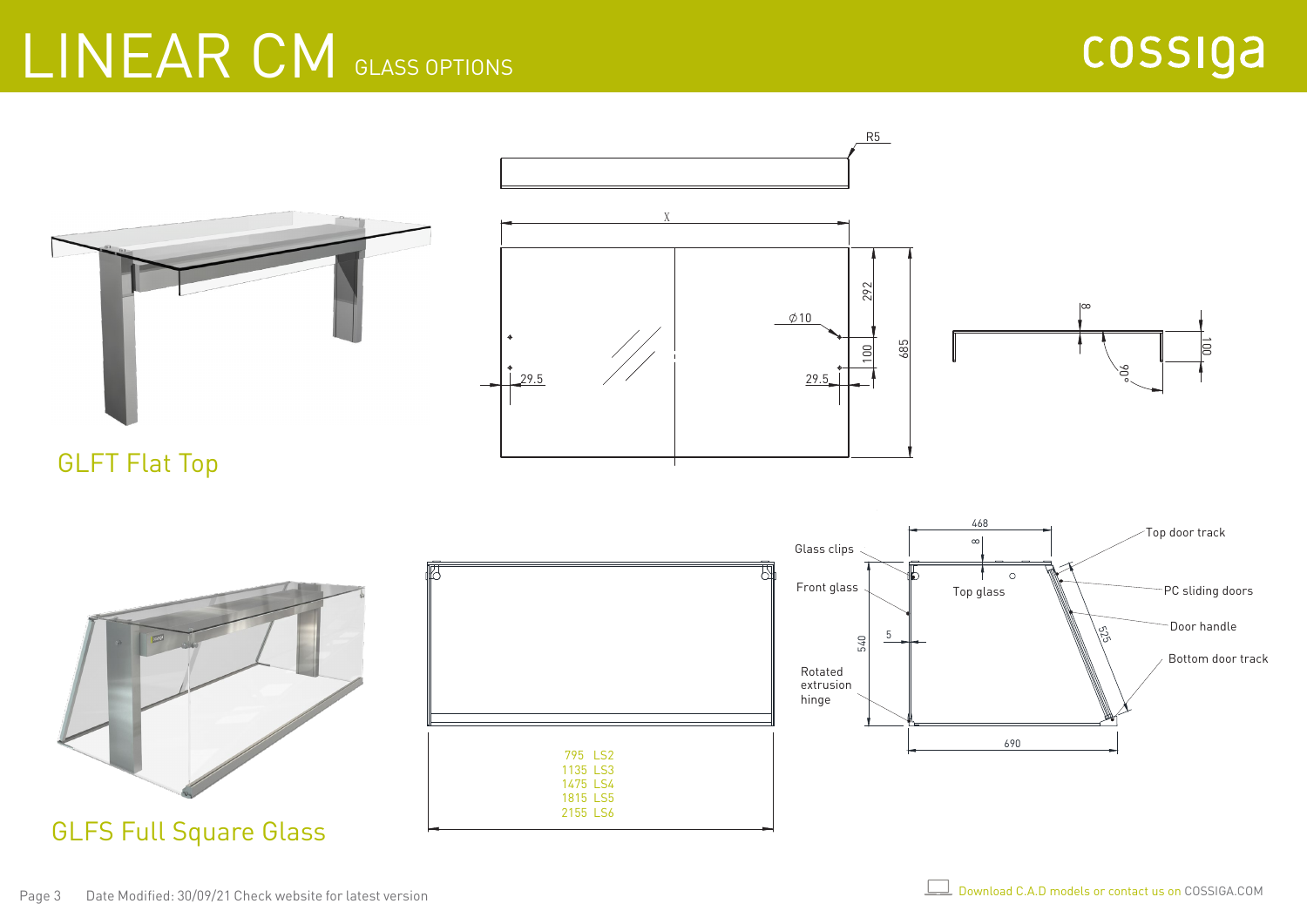### LINEAR CM FLUSH BENCH-TOP DETAIL

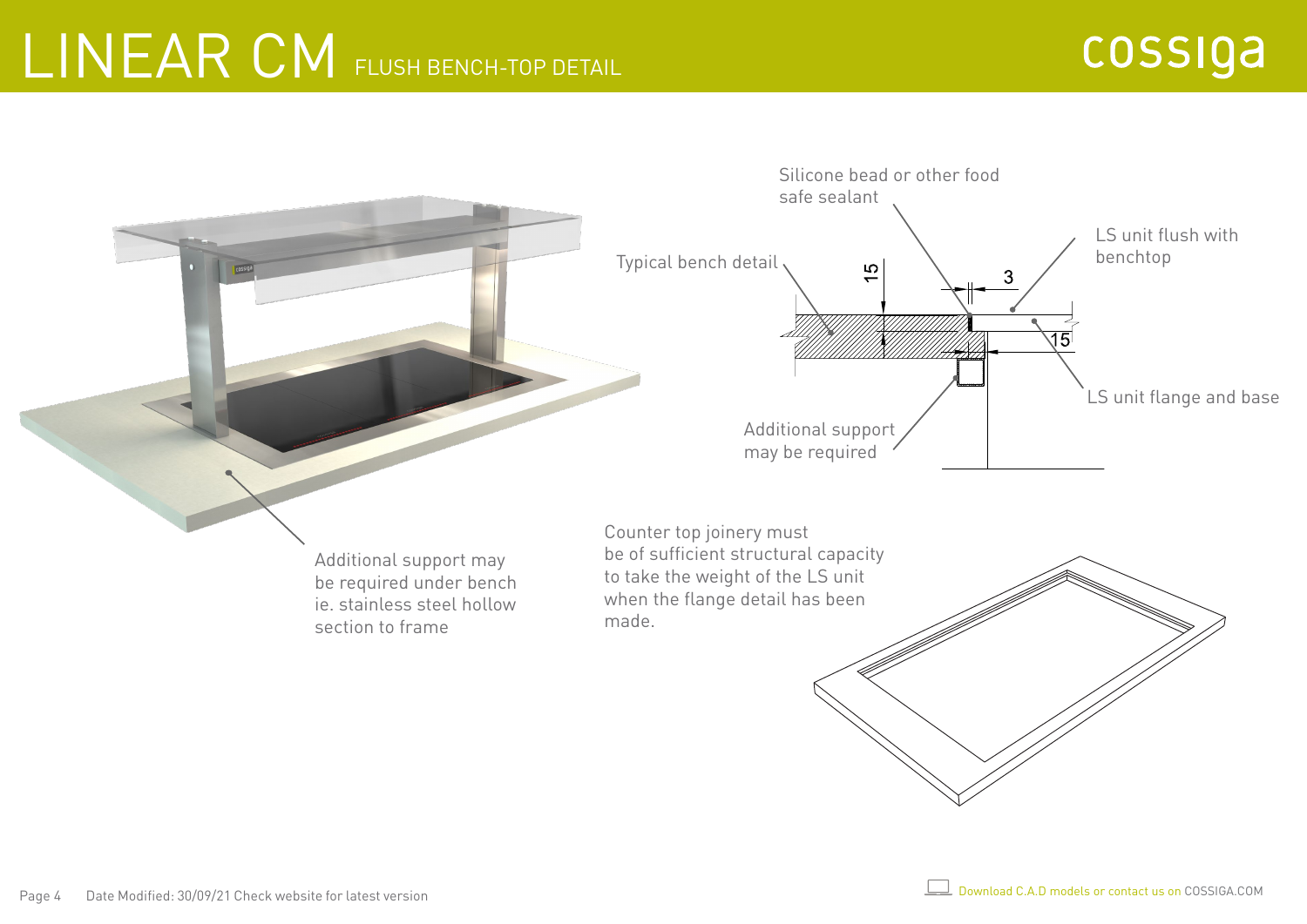# LINEAR CM SERVICES INFORMATION

#### cossiga

690



Electrical power cord 3000mm 1 phase connection required.

Unit can be hard wired to isolation switch or fitted with suitable heavy duty plug such as PDL 56 series or Commando style plug.



| <b>PANEL CONTROLLERS</b> |                                   |                                        |                                          |  |  |  |  |  |  |  |
|--------------------------|-----------------------------------|----------------------------------------|------------------------------------------|--|--|--|--|--|--|--|
| MODEL                    | <b>NUMBER</b><br><b>OF PANELS</b> | <b>NUMBER OF</b><br><b>CONTROLLERS</b> | <b>GROUP OF PANELS</b><br>CONTROLLED     |  |  |  |  |  |  |  |
| LSCM <sub>2</sub>        | 2                                 |                                        | CONTROLLER 1 - 2                         |  |  |  |  |  |  |  |
| LSCM3                    | 3                                 |                                        | CONTROLLER 1 - 3                         |  |  |  |  |  |  |  |
| LSCM4                    | 4                                 | $\mathcal{P}$                          | CONTROLLER 1 - 2<br>$CONTROI I FR 2 - 2$ |  |  |  |  |  |  |  |
| LSCM5                    | 5                                 | $\mathcal{P}$                          | CONTROLLER 1 - 2<br>CONTROLLER 2 - 3     |  |  |  |  |  |  |  |
| LSCM6                    | Ь                                 | $\mathcal{P}$                          | CONTROLLER 1 - 3<br>$CONTROI I FR 2 - 3$ |  |  |  |  |  |  |  |





**VARIES** rear

plan

front

side

LSCM 4/5/6 X 1

power switch light switch